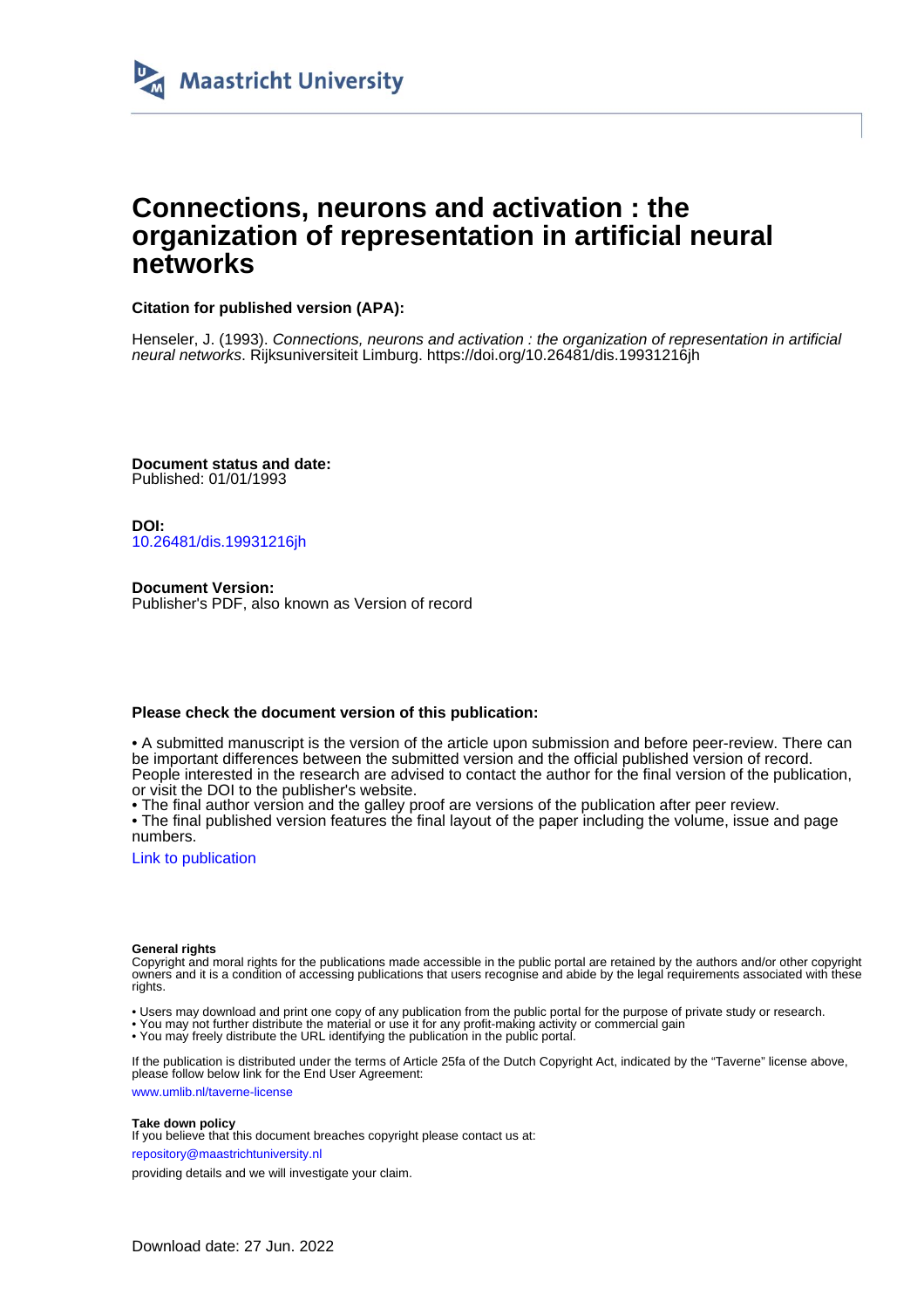# Summary

This dissertation describes research on Artificial Neural Networks (ANNs), structures that are modelled on the biological neural networks in the brain. Chapter 1 starts with a description of neural networks identifying them as networks of nerve cells, called neurons. ANNs are computing models which simplify the neuron-processing model and neural-network structure in order to understand the basic principles of neural processing. The main theme of this dissertation is the organization of representation in ANNs. The research is divided into three parts addressing three different ANN models, i.e. Multi-Layer Neural Networks, Self-Organizing Feature Maps and oscillating Cellular Neurd Networks.

The Multi-Layer Neurd Network (MLMN) is studied in Chapter 2. The neurons in a MLNN are organized in one or more layers, starting at an input layer and finishing with an output layer. The network can be adapted to establish a desired input-output behaviour by using a supervised-learning algorithm called Back Propagation. The input-output behaviour is determined by the weights assigned to the neurons' inputs. Normally, these weights are real-valued. However, we have studied the impact of complex-valued weights. Hence, we have developed a complex-valued hack-propagation algorithm as well as a complex-valued neuron-processing model. A robot-arm experiment comparing the complex-valued MLNN with the real-valued MLNN demonstrates that in this case the complexvalued MLNN outperforms the real-valued MLNN. Hence, a complexvalued representation should be preferred to a real-valued representation.

h Chapter **3** the representation of information in Kohonen's Self-Organizing Feature Maps (SOFMs) is studied. In many ways the SOFM resembles the primary-cortical areas in the brain representing input to and output from the cortex, e.g. vision, feeling, hearing, smelling, movement and speech.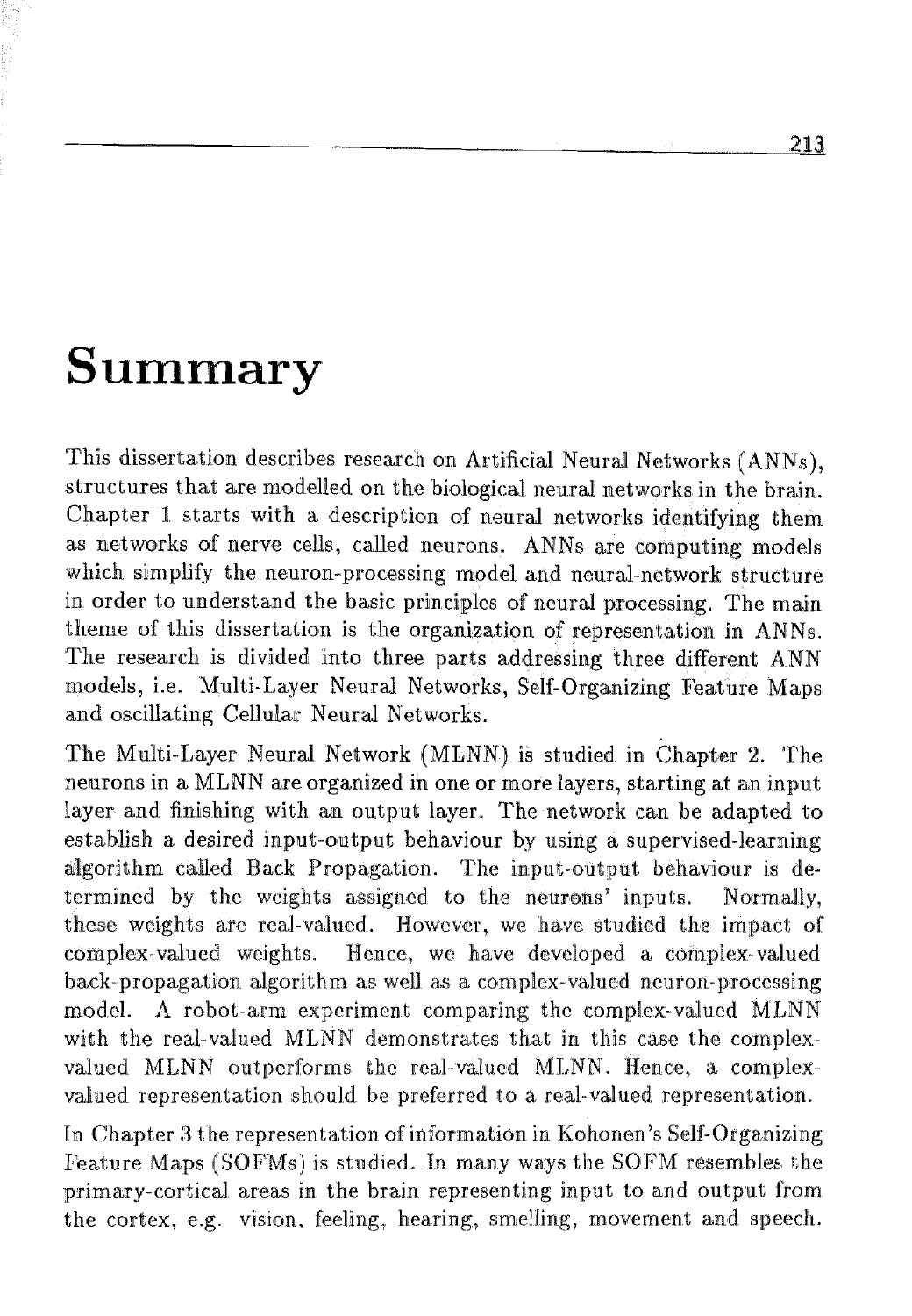**A** Iwo-dimensional SOEM can be interpreted as a map of features. The representation of features by neurons in the SOFM is created by self organization. In an organized SOFM similar features are located in the same neighbourhood. Moreover, in the primary cortex, uncorrelated signals are represented in separate areas. The research shows that likewise a system of multiple two-dimensional SOFMs can be built. The organization of the representation can be visualized and its accuracy can be tested statistically. The performance of a modular SOFM is demonstrated by 3540 measurements of 28 sensors of an oil refinery of Dutch State Mines (DSM).

The final part of the research is described in Chapter 4 and addresses the organization of representation in a new ANN model in which neurons have been modelled as harmonic oscillators. The model is called the Membrain model since waves in the activation pattern strongly resemble waves on a vibrating membrane. It is shown analytically that the Membrain modulates every input as a pattern of interfering activation waves. The input is projected on the linear space of natural vibration patterns of the network, each resonating with a unique frequency. These patterns are coded in the weight matrix and can be adjusted to features for identification. The projection of the input is a feature vector that is represented in the frequency spectrum of the elastic-energy signd. This property has been tested in a Membrain Cellular Neural Network (MCNN). In this network neurons are organized in a two-dimensional grid and only neighbouring neurons are connected. Morcover, neurons on *an* edge *are* cannected to neurons at the oppoaite edge so that the Membrain surface is virtually unlimited. Thus, waves are not reflected by boundaries and, since neurons in a CNN are identical cells, the natural vibration patterns are translation invariant. A simulation is performed to demonstrate translation-invariant signature-image recognition.

Finally, in Chapter 5 the research results are evaluated. In this evaluation we focus on the organization of representation in ANNs. Three different types of organization have been studied leading to four different representation forms, i.e. a distributed, a pattern-based, a modular and a temporal representation or to a combination of any of these forms. We conclude that the strength of ANNs lies in their ability to integrate efficiently the representation forms through the connectionist ensemble of connections, neurons and activation.

214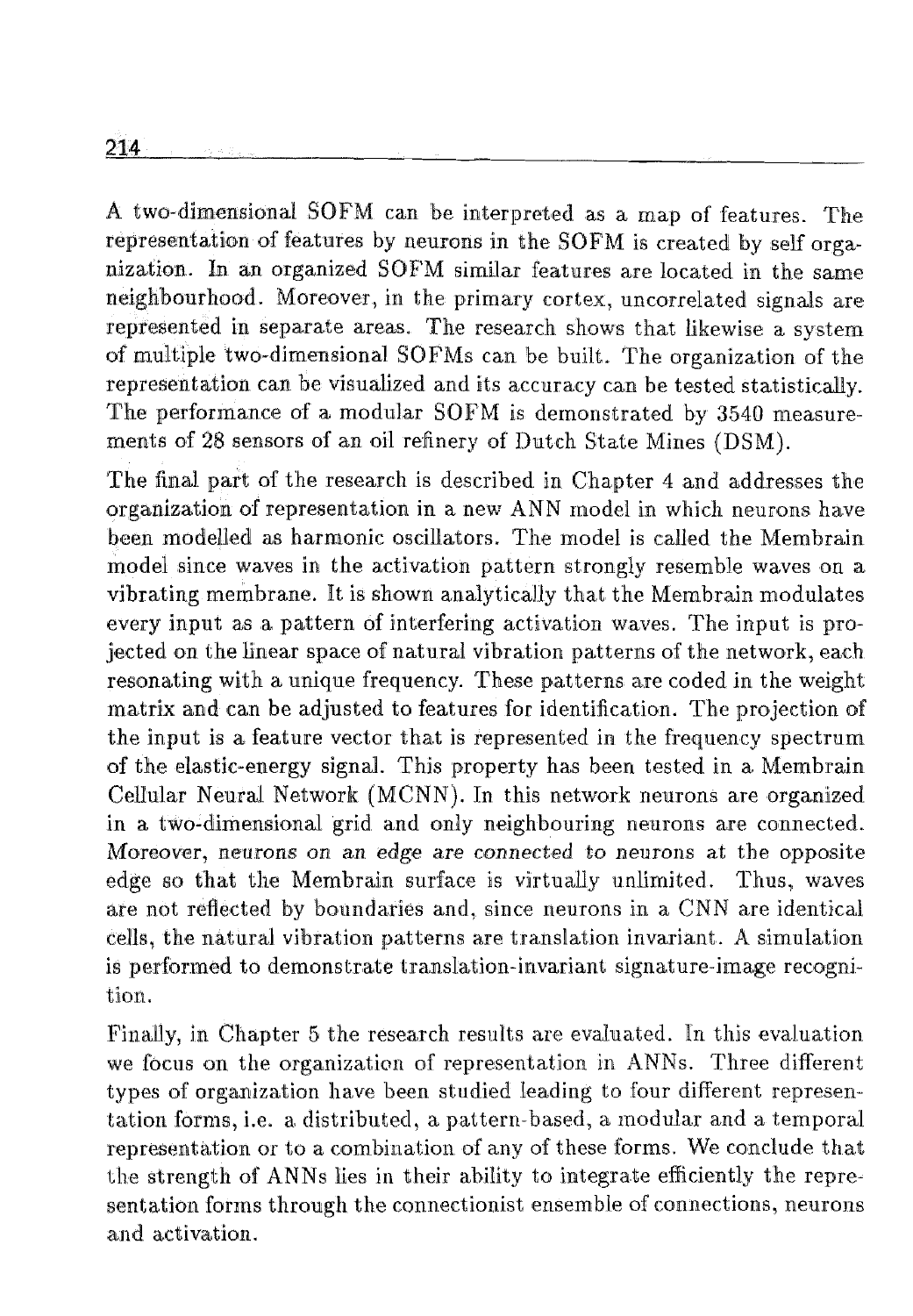# **Samenvatting**

Dit proefschrift beschrijft onderzoek naar Artificiële Neurale Netwerken (ANNen). Het onderzoek is geïnspireerd door de biologische neurale netwerken in de hersenen. Hoofdstuk 1 begint met een beschrijving van neurale netwerken bestaande uit neuronen die in een netwerk van zenuwen met elkaar verbonden zijn. In de ANN-modellen zijn het verwerkingsmodel van de neuronen en de netwerkstructuur vereenvoudigd om hun mogelijkheden te doorgronden. In dit proefschrift staat de organisatie van representatie in ANNen centraal. Het onderzoek bestaat uit drie delen waarin drie verschillende ANN modellen gebruikt worden, te weten Multi-Layer Neurale Netwerken, Self-Organizing Feature Maps en oscillerende Cellulaire Neurale Netwerken.

In hoofdstuk 2 wordt het Multi-Layer Neurale Netwerk (MLNN) onderzocht. De neuronen in een MLNN zijn georganiseerd in één of meerdere lagen beginnend met een invoerlaag en eindigend met een uitvoerlaag. Met behulp van het zogenaamde Backpropagation-algoritme kan een MLNN aan de hand van voorbeelden een gewenst invoer-uitvoer gedrag aangeleerd worden. Dit gedrag wordt mede bepaald door de gewichten die de neuronen aan de invoer toekennen. Normaal gesproken zijn deze gewichten reëel; in het onderzoek is de invloed van complexe gewichten onderzocht. Hiertoe is een complexe versie van zowel het Backpropagation-algoritme als het verwerkingsmodel ontwikkeld. De prestaties van een complex MLNN zijn vergeleken met die van een reëel MLNN in een robotarmbesturing. Hieruit blijkt dat het complexe MLNN, althans in dit geval, betere resultaten oplevert. Dit betekent dat een complexe representatie de voorkeur verdient boveai een reële representatie.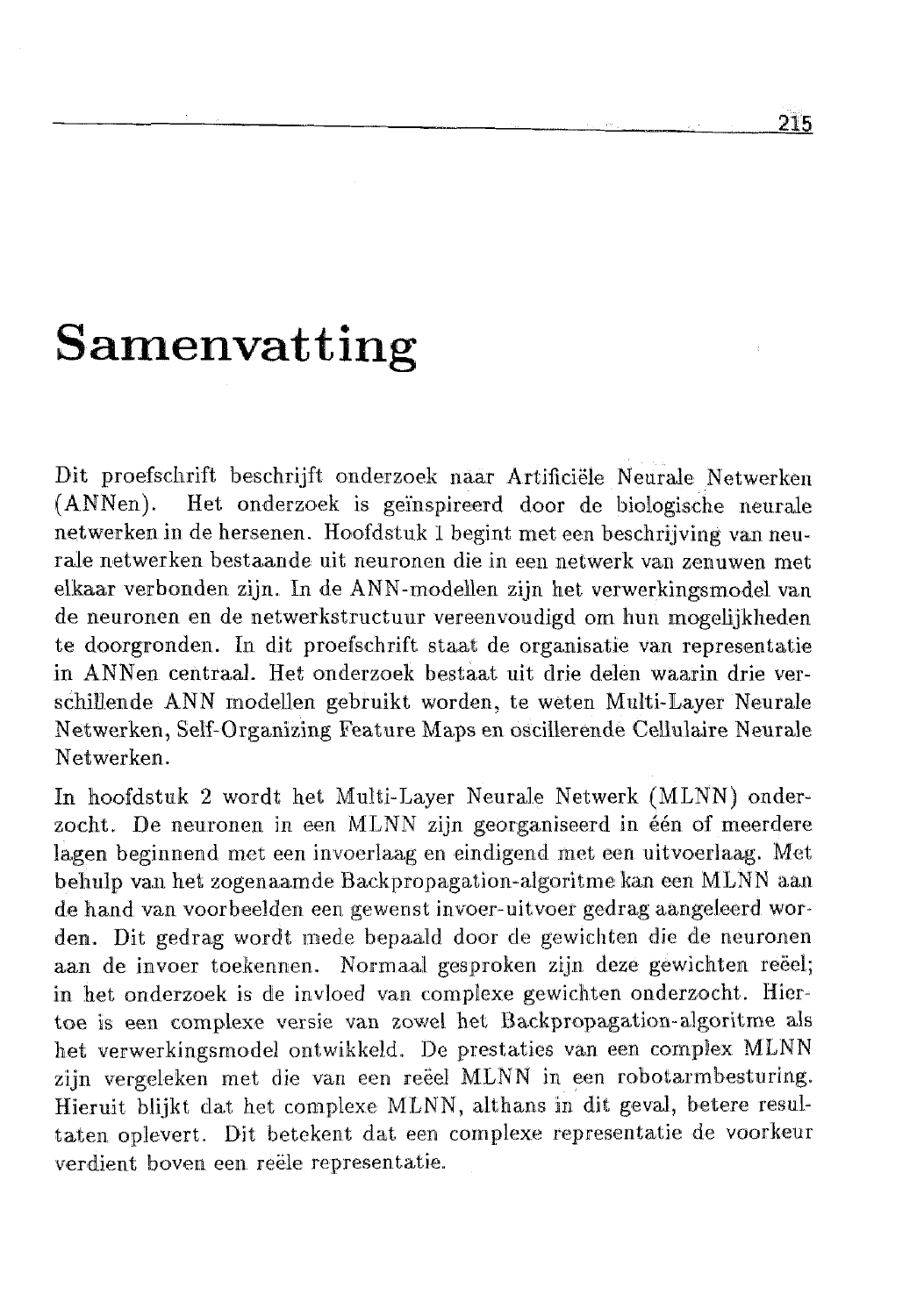In hoofdstuk 3 wordt de representatie van informatie in Kohonen Self-Organizing Feature Maps (SOFMs) onderzocht. De SOFM lijkt in veel opzichten op de gebieden in de primaire hersenschors waarbinnen belangrijke in- en uitvoerfuncties voor de hersenen gerepresenteerd worden, zoals zien, voelen, horen, ruiken, bewegen en praten. Een twee-dimensionale SOFM kan beschouwd worden als een kenmerkkaart. Een zelforganiserend proces bepadt welke kenmerken van de invoer door welke neuronen gerepresenteerd moeten worden. In een georganiseerde SOFM liggen invoerkenmerken die op elkaar lijken dicht bij elkaar. In de primaire hersenschors is dit ook het geval en worden bovendien invoersignalen, die niet samenhangen, in verschillende gebieden gerepresenteerd. Het onderzoek laat zien dat op die manier ook rnet meerdere twee-dimensionale SOFMs een modulaire represeratatie opgebouwd kan worden. Om een indruk te krijgen van de kwaliteit van de representatie is een maat ontworpen die zowel visueel als statistisch geïnterpreteerd kan worden. De modulaire SOFM en de visualisatie worden gedemonstreerd aan de hand van 3540 metingen afkomstig van 28 sensoren in een raffinaderij van DSM.

Het laatste deel van het onderzoek wordt beschreven in hoofdstuk 4 en gaat over de organisatie van representatie in een nieuw ANN-model waarin neuronen gemodelleerd zijn als harmonische oscillatoren. Dit model wordt het Membrain-model genoemd omdat de golfbeweging in het activatiepatroon overeenkomsten vertoont met de golfbeweging in een trillend membraan. Uit analyse blijkt dat het netwerk elke invoer moduleert tot een interfererend patroon van activatiegolven. De invoer wordt geprojecteerd op de ruimte van natuurlijke golfpatronen van het netwerk die ieder met een unieke frequentie trillen. Door een bepaalde gewichtenmatrix te kiezen kunnen de natuurlijke patronen afgestemd worden op identificerende kenmerken. De projectie van de invoer wordt hierdoor een kenmerkvector die direct gerepresenteerd wordt door het frequentiespectrum van het trillingsenergiesignaal. Deze mogelijkheid is getoetst in een Membrain Cellulair Neuraal Netwerk (MCNN). Hierin zijn de neuronen georganiseerd in een twee-dimensionaal rooster waarin alleen naburige neuronen met elkaar verbonden zijn. Bovendien zijn de neuronen aan de rand doorverbonden met de neuronen van de tegenoverliggende rand, zodat het oppervlak feitelijk onbegrensd is. Hierdoor en door het cellulaire karakter van de neuronen zijn de natuurlijke golfpatronen van het netwerk translatie-invariant. Met